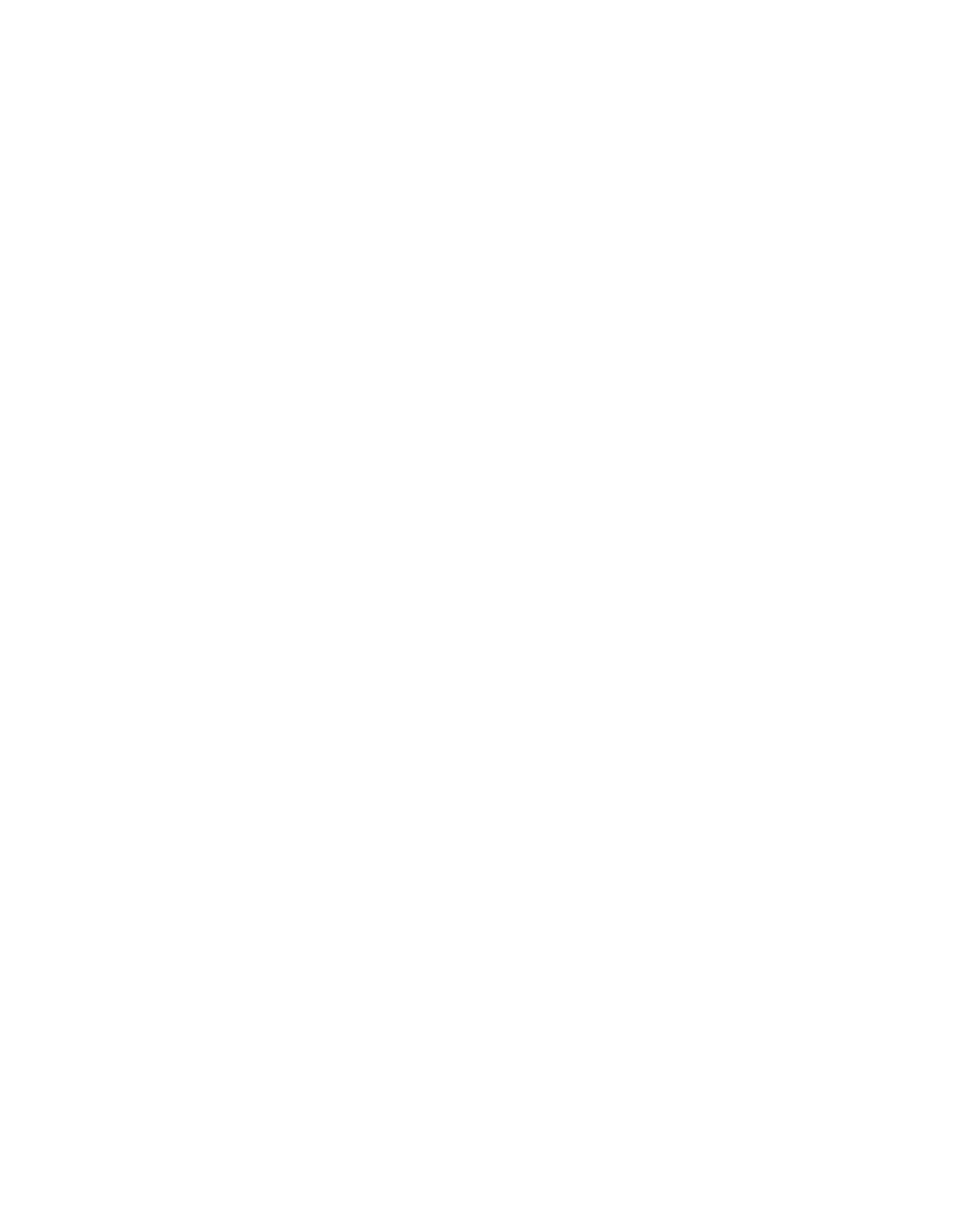MCVR UDUPI Zunaira ALTAFC 1/F is not reported the patient address is not available &patient not traced.

 $\sqrt{2}$